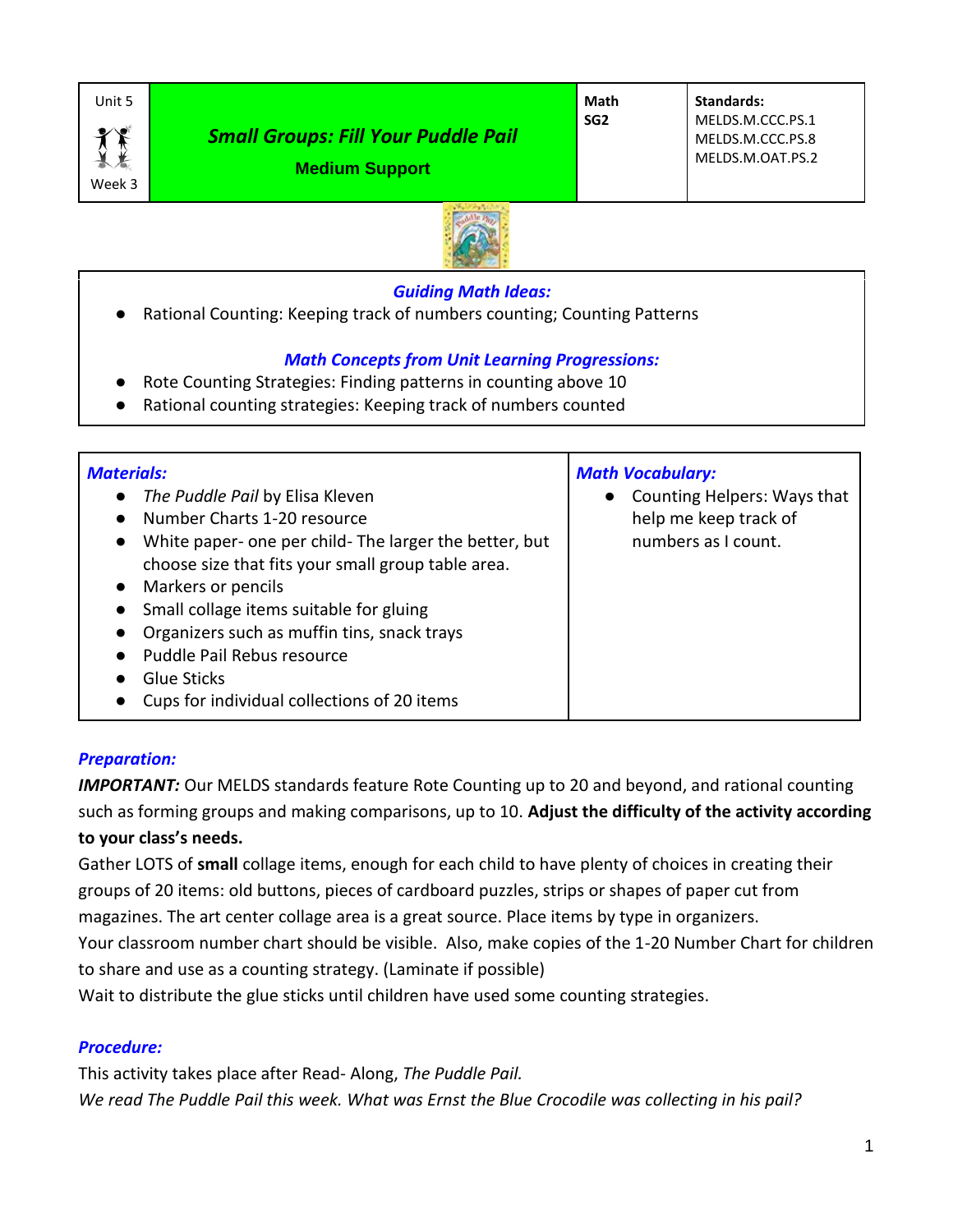Ask children for ideas.

*Puddles of all colors, shapes and sizes!*

*Today we are going to collect things in our Puddle Pails. We love to count big numbers in our class! Today we are going to work on collecting 20 things for our Puddle Pails.*

Show 20s Number Charts, and also point to Number Chart on the wall.

*Let's count to 20 together right now.*

Lead children in rote counting.

*This special picture shows how we are going to make our Puddle Pail Pictures.*

Show Rebus and point to the different steps as you do them.

*First I am going to draw a Puddle Pail. I want it to be big so I can have plenty of room for all the things I want to collect in my puddle pail.*

Model drawing a large oval on a paper. Invite children to draw their Puddle Pails.

Show the collage items.

*What number are we counting to today?* 

## Yes, **20!**

*I'm going to choose 20 things for my Puddle Pail Picture. When I count big numbers sometimes if forget what comes next or I can't remember which things I've counted. I can use Counting Helpers. Here's what I do to help me count:* (Demonstrate counting helpers)

- Show 1-20 Number Chart. Place one collage item on each number
- Choose a pile of items, and then count them one by one, moving the item from one side to the other
- Point to items as you count and count out loud.

*After I count my items, I am going to put them in my own little puddle pail cup. It reminds me of Ernst's Puddle Pail!* 

Give children their individual cups. Children can choose different items, count and fill their cups as many times as they wish, choosing different items.

*Now I'm going to make my Puddle Pail Picture.*

Place glue sticks on table and model counting and gluing the items as you take them out one by one. Children create their "Puddle Pail "Pictures by gluing items inside the "Puddle Pail".

If some children want to continue counting items using different combinations of materials, rather than create a Puddle Pail picture—that is fine.

As children finish their work, count along with them as they point to the 20 items inside their "Puddle Pail" picture. Use 1-20 charts as needed.

## *Strategies to Provoke Math Thinking:*

● Counting Strategies: Several basic counting strategies help children keep track of numbers: Place one item on one square in a number chart; move an item from one side to another as the item is counted; using fingers to count (works well for 1-10 counting), and pointing to one item as a time. Others are breaking large numbers into smaller groups, such as groups of 5 and matching two groups (comparing sets). Model several ways to count items. Children often start out